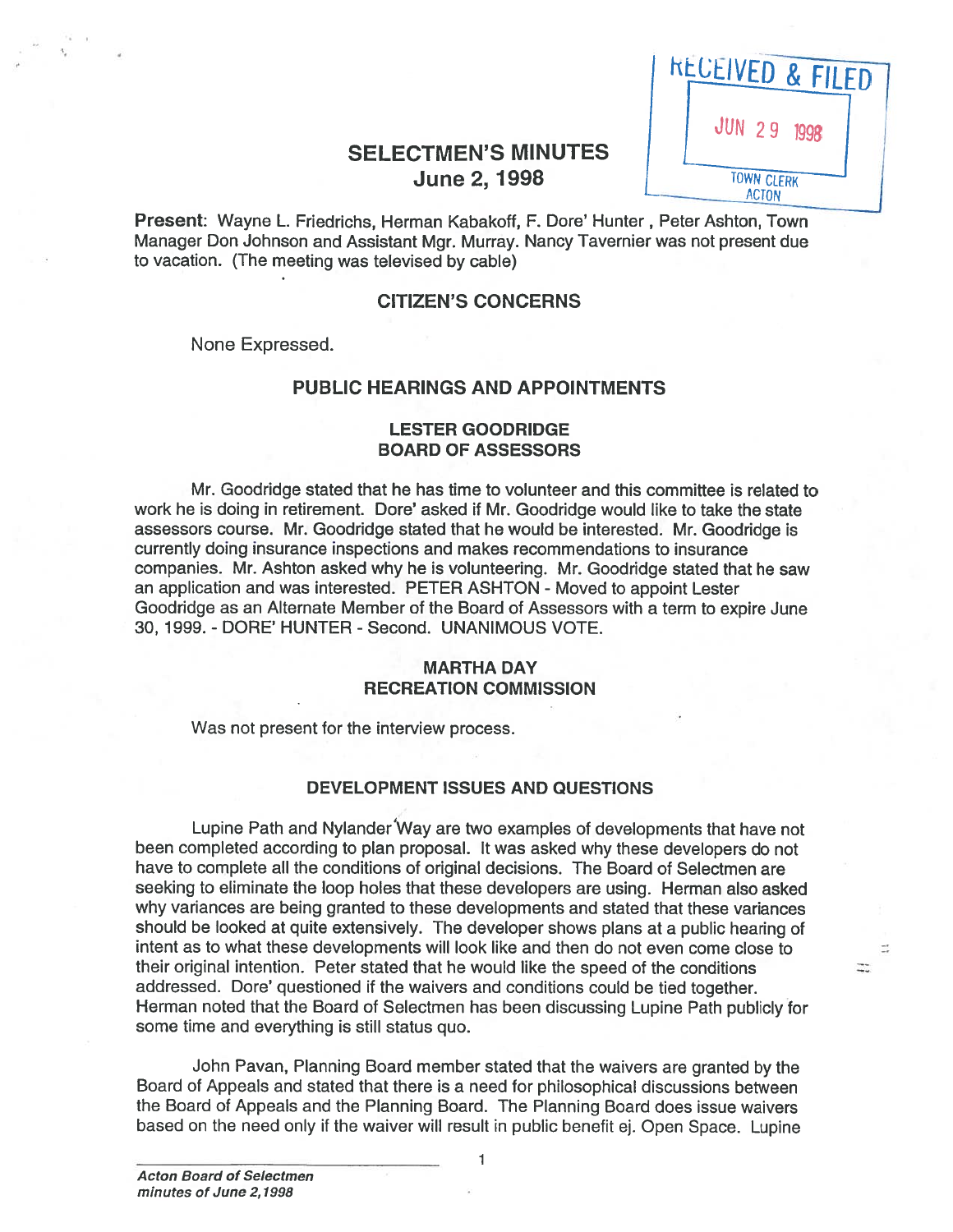Path waivers consisted of <sup>a</sup> waiver for some technical issues regarding the roadway. By granting the waiver the Planning Board eliminated four propose<sup>d</sup> curb cuts. The developer stated that in turn he would not clear <sup>a</sup> large area. However, the developer cleared it anyway which is <sup>a</sup> issue that would be difficult to enforce since any owner has the right to clear the land.

● 12 番組の 2012年12月

Wayne stated that the Board is looking for improvements in these areas. Dore' stated that we should be more in tune with perception and state of mind with the public stating at the time of the public hearing that the developer has promised to do these conditions, however, we do not have the jurisdiction over enforcing these conditions and to make this information clear at the hearing.

Mr. Heitman, 117 Homer Street, stated that the plans should not even be shown to the public. Has asked the Planning Board how come the developer is not required to complete conditions A, B, and C, and do conditions E and F which were not even listed. Mr. Heitman stated that the repines he received from the Planning Board regarding his letter was inadequate. The Planning Board issued <sup>a</sup> response to Mr. Heitman's letter by directing the letter to the developer with the hopes that the developer would voluntarily address the concerns. The Board agreed that Mr. Heitman should receive <sup>a</sup> proper response. Peter will draft this response. Bill Thistle, 244 School Street, suggested that <sup>a</sup> way to preven<sup>t</sup> these problems would be to place topography on the plans and any major change to the plans will be visible by topography. Mr. Thistle stated that the discussion at the Lupine Path hearing was the abutters voicing there concerns for their privacy and the expectations of the public are what these proposed plans represent.

## SELECTMEN'S BUSINESS

MINUTEMAN TECH - Wayne stated that the ALG voted to suppor<sup>t</sup> House Bill H-3979, however Wayne would like more time to digest the new information provided tonight. Dore' stated that the cap limitations should be discussed and the Board concluded that H-3979 bill needs to be read. Dore and Peter asked if this bill should be spread out to include other than Vocational Schools. DORE' HUNTER - Move to <sup>p</sup>lace on June 23, 1998 agenda. PETER ASHTON - Second. UNANIMOUS VOTE.

SPECIAL TOWN MEETING AND WARRANT DATE- The Board discussed tentatively <sup>p</sup>icking October 5, <sup>6</sup> and 7th as special Town meeting dates with Friday July 31, 1998 as the warrant closing date. The warrant will need to be posted by September 21. These issues will not be voted tonight. Peter expressed concern over closing the warrant on July 31, 1998 stating that this is <sup>a</sup> tight time frame.

BOY SCOUT COURT OF HONOR - Ian Manter - Dore' to represen<sup>t</sup> the Board.

OTHER - Regional Agreement Group - Dore stated that the Regional Group met and had <sup>a</sup> pleasant and productive group of sessions. The group worked through list of issues and made <sup>a</sup> number of proposed changes. It was discussed that the Group would like to appear before the Board on June 23. It was also stated that the two towns need to discuss these issues and changes prior to appearing on warrant for special town meeting. Herman questioned instead of discussion to schedule special town meeting tonight wait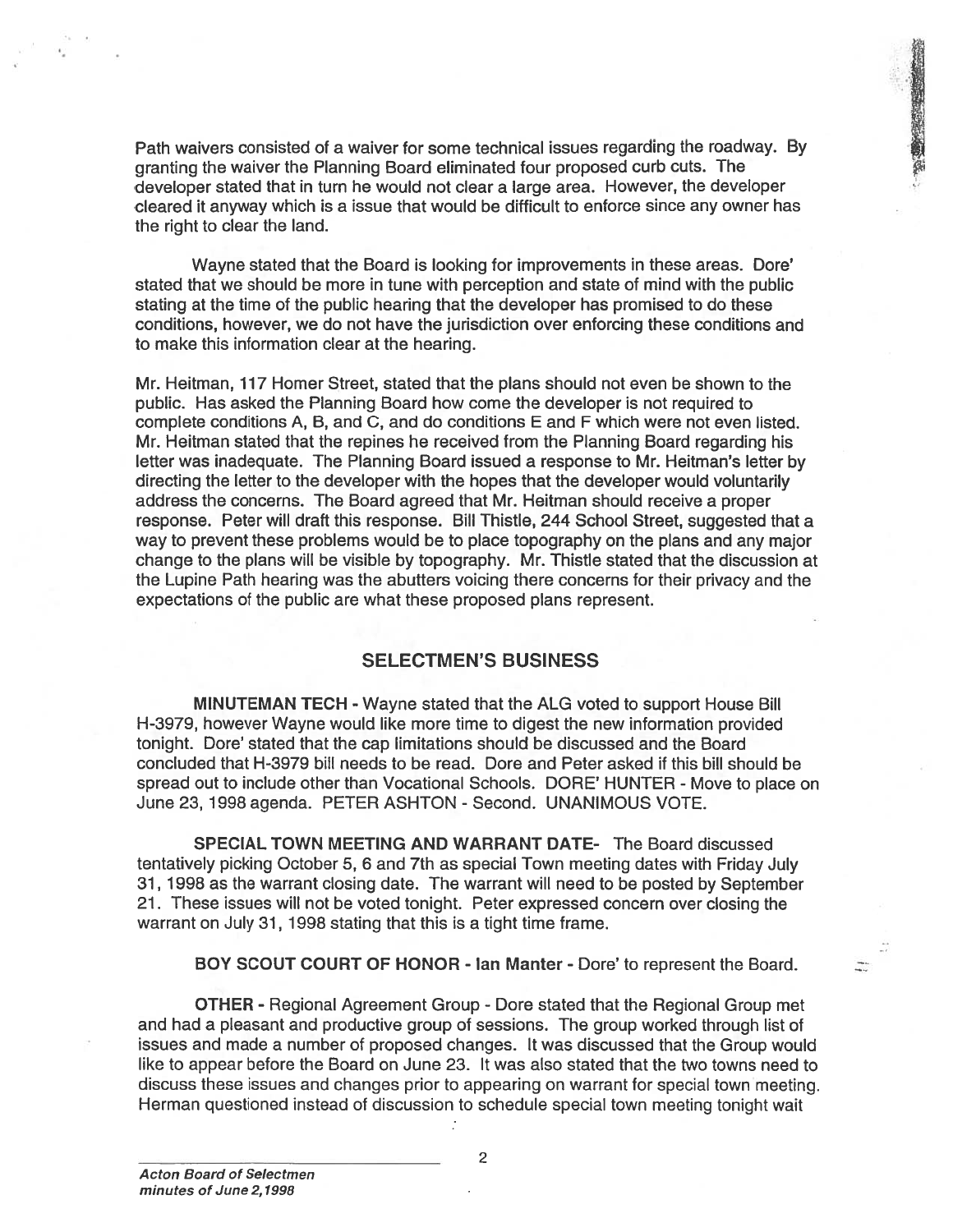until two Boards talk and not actually vote these dates tonight. Wait until Boxborough has <sup>a</sup> chance to see these issues prior to actual discussion tonight.

MAPLE CREEK II -John Pavan, Planning Board member stated that Maple Creek Farm and the PCRC were approved together. Mr. Sweeney exceeded the time frame for completion of first Maple Creek Farm decision and the Planning Board ultimately extended the time frame for Mr. Sweeney which has since expired. The Planning Board has again asked Mr. Sweeney to complete all outstanding issues. It was asked why Mr. Sweeney is receiving new project approvals when he has not completed the first set of requirements. Mr. Sweeney has applied for Maple Creek Farm II and asked for permission to utilize the current property for access so the current site will not need to be completed. Currently there is <sup>a</sup> dispute between residents and Mr. Sweeney regarding access rights and the Planning Board is trying to stay out of private land issues.

2001 PLANNING - Nancy typically represents the Board, however, Wayne volunteered to attend, however, he has asked that this date be rescheduled. Don stated that this Board requires consistency. Herman volunteered to attend if the meeting date could not be rescheduled.

SPECIAL OLYMPICS -Does the Board want to endorse this request. The Town Manager is in the process of validating this organization. DORE HUNTER - Move to endorse this organization if this group proves valid. PETER ASHTON - Second. UNANIMOUS VOTE.

SEWER ACTION COMMITTEE - Dore' stated that he would like this item scheduled for July 21, 1998 Board of Selectmen meeting. Dore' stated that John Prendiville has done an excellent job on the Financial Task Force.

#### CONSENT AGENDA

HERMAN KABAKOFF - Moved to approve consent calendar with the addition of Acton Emergency Management Obsolete equipment memo. DORE' HUNTER - Second-UNANIMOUS VOTE.

#### TOWN MANAGER'S REPORT

 $\frac{1}{\sqrt{2}}$ 

YEAR END SPENDING - Don stated that he anticipated <sup>a</sup> conservative approach, regarding year end spending and has only recommended items that he feels comfortable with and anticipates that there will be approximately \$342,500 left. A significant turnback will come from Health Insurance, Finance and Assistant Finance Director. The Memorial Library will need monies for budget expenses of approximately \$40,000 due to project shortfalls. The GIS bids have come in at <sup>a</sup> higher than budgeted rate and if the GIS is not implemented there is <sup>a</sup> possibility of losing <sup>a</sup> \$75,000 state grant. It is anticipated that these is <sup>a</sup> \$50,000 shortfall. Approximately \$30,000 is needed for <sup>a</sup> Kelley's Corner upgrade of signals and restriping. Wayne indicated that the Transportation Advisory Committee should be given the opportunity to ask questions regarding upgrades. Herman stated that all Don's recommended items should be placed on <sup>a</sup> future warrant at Town meeting with the exception of GIS which would result in <sup>a</sup> lose of state gran<sup>t</sup> monies. Herman suggested that these monies be placed in free cash. Peter Ashton stated that the Kelley's Corner issues should be supported due to the need for safety improvements

3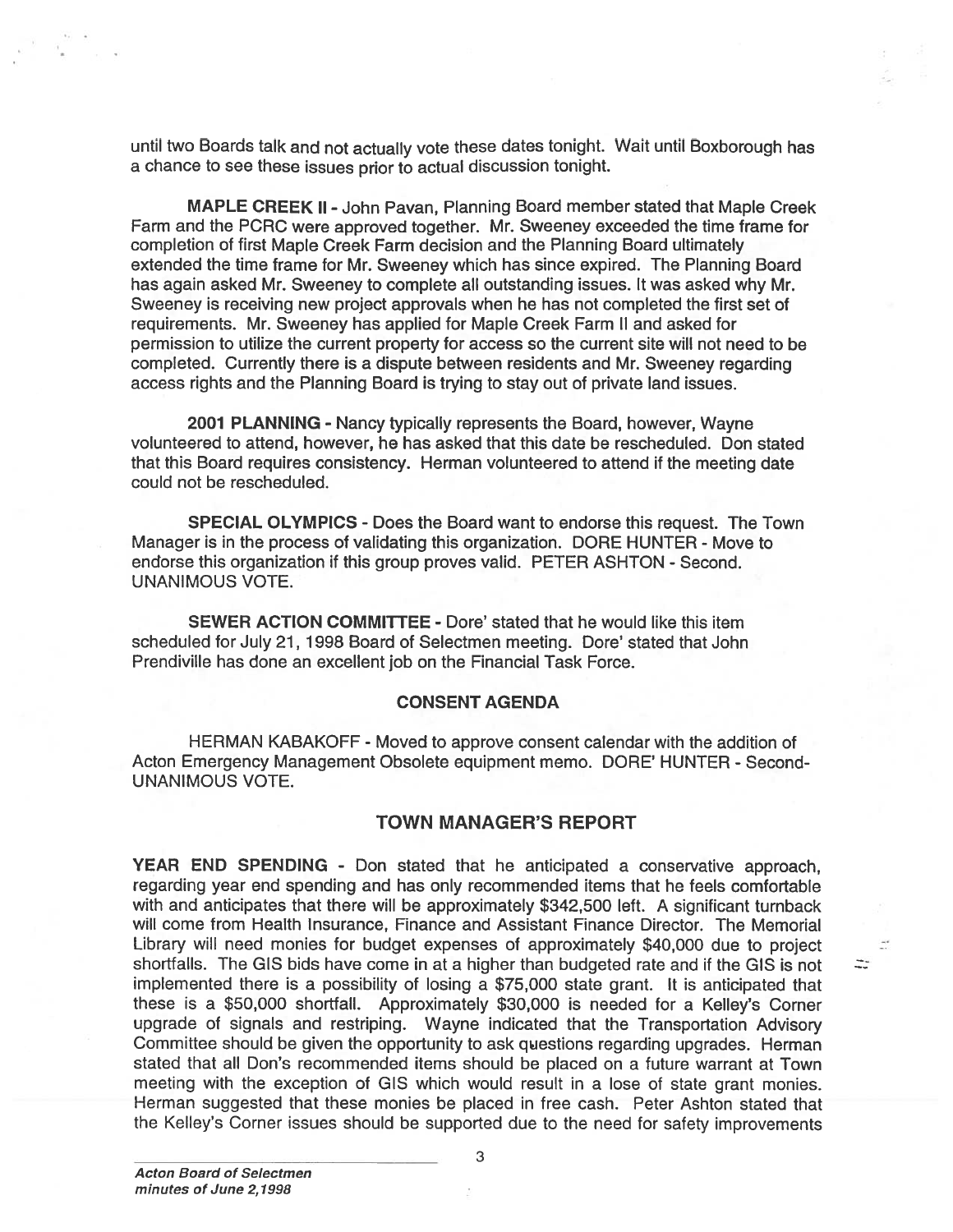at this intersection. Dore' stated that he agrees with Herman regarding GIS and also supports money for Memorial Library furnishings. Dore' asked it the Kelley's Corner upgrade would be done prior to winter. Don indicated that depending on equipment needs this could be completed prior to the winter. Dore' also questioned why the school committee has not asked for any monies since they have stated that they are needed. DORE' HUNTER - Move to authorize \$50,000 to supplement GIS - HERMAN KABAKOFF Second. UNANIMOUS VOTE.

DORE' HUNTER -Move to authorize \$40,000 for Library Furnishings. PETER ASHTON - Second. 3-1 (Herman voting No) Motion passes. Wayne indicated that he is <sup>p</sup>leased with the Library Trustees for not coming back to us for money when they realized they were short and tried to cut back has much as they could and succeeded in reducing the costs considerably.. Herman stated that these additional monies need to go back to Town Meeting to explain the shortage and ask for approva<sup>l</sup> citing the Morrison Property,

PETER ASHTON Move to authorize \$30,000 for Kelley's Corner upgrade contingent on TAC approval. DORE' HUNTER Second. 3-1 (Herman abstained) Motion passes. Herman stated that this item has been par<sup>t</sup> of <sup>a</sup> controversy. Wayne is in favor of the upgrade of light and this item should have been done years ago and that this expense might help us make future decisions regarding the Kelley's Corner FAR's. Peter stated that at <sup>a</sup> meeting last night it was indicated that this is much needed money. Dote' asked it the Town could state that this intersection would not be widened in the future. Herman asked what the disadvantage of holding this to the fall is. Loss of time is the biggest factor and <sup>a</sup> vote could not be <sup>p</sup>laced at the Fall Town meeting since Free Cash is not certified.

KC additional study - Defer to next meeting.

BUILDING DEPARTMENT AND BOARD OF APPEALS - Court case recently ruled unanimous decision in our favor.

POLICE CHIEF - CIVIL SERVICE = Don indicated that himself, John Murray , George Robinson, Charlie Jones and Tom Rogers, new president of the police union, under <sup>a</sup> home rule petition testified this week to take the police chief out of civil service. <sup>A</sup> unanimous vote in our favor was issued.

NESWC - <sup>3</sup> MILLION APPROPRIATION - Bob Durand, State Senator <sup>p</sup>laced an amendment on the floor for this money to be used for scrubbers and/or closing of the plant since the bill did not clear the Senate.

> ÷. t.

NESWC BUDGET -John indicated that the balance of the NESWC Enterprise Fund will be approximately \$725,000 on June 30, 1998. This balance is due to the Board of Selectmen ordered that all Acton funds on deposit be with NESWC be returned to the Town.

The People for the Environment Groups are seeking closure of the <sup>p</sup>lant citing potential and current Medical problems people are exposed to. On another note the Town of North Andover has decided that the <sup>p</sup>lant will need <sup>a</sup> height variance soil removal variance and <sup>a</sup> parking variance.